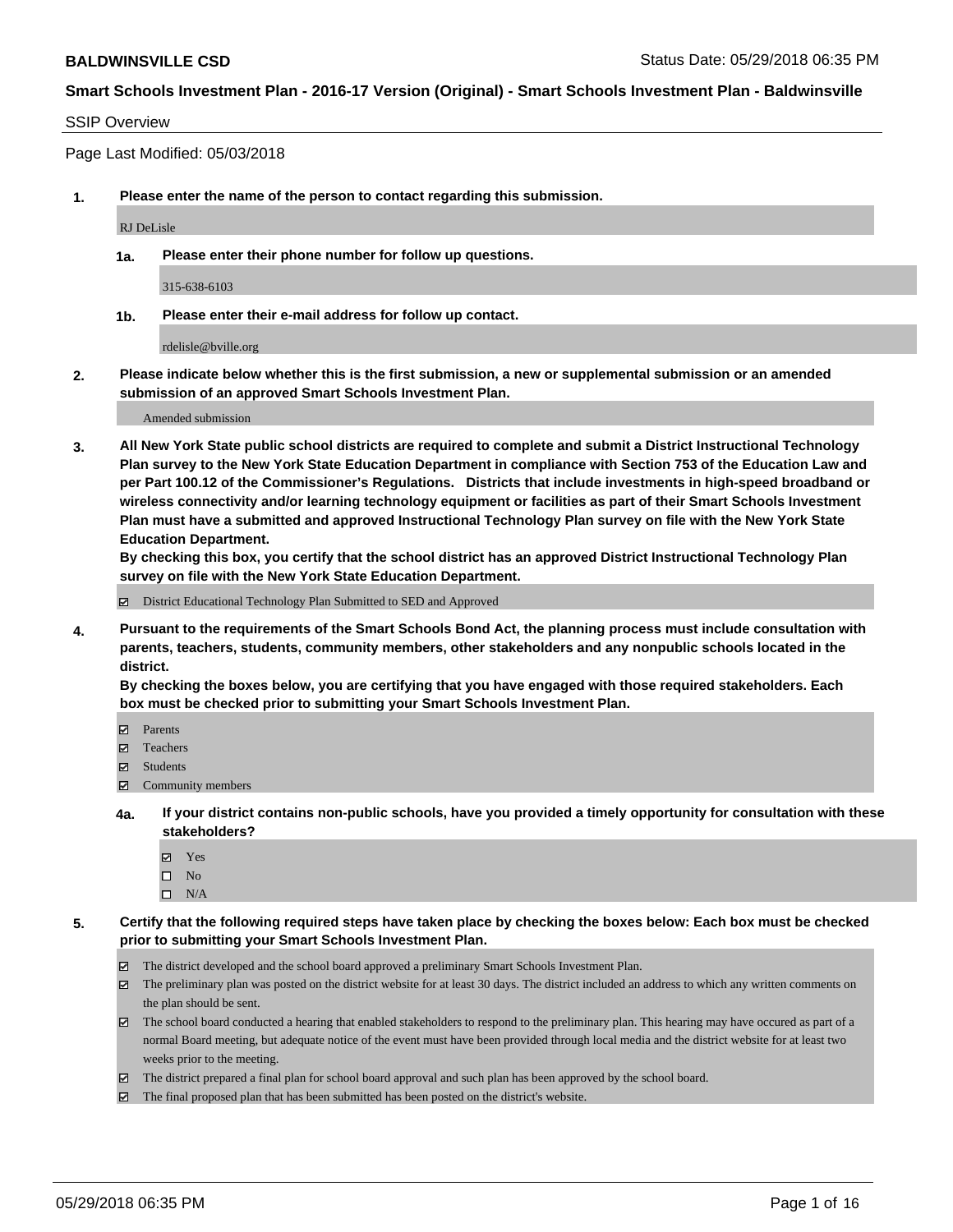#### SSIP Overview

Page Last Modified: 05/03/2018

**5a. Please upload the proposed Smart Schools Investment Plan (SSIP) that was posted on the district's website, along with any supporting materials. Note that this should be different than your recently submitted Educational Technology Survey. The Final SSIP, as approved by the School Board, should also be posted on the website and remain there during the course of the projects contained therein.**

Smart Schools Investment Plan board approved.pdf

**5b. Enter the webpage address where the final Smart Schools Investment Plan is posted. The Plan should remain posted for the life of the included projects.**

http://www.bville.org/tfiles/folder952/Smart%20Schools%20Investment%20Plan%20board%20approved.pdf

**6. Please enter an estimate of the total number of students and staff that will benefit from this Smart Schools Investment Plan based on the cumulative projects submitted to date.**

6,500

**7. An LEA/School District may partner with one or more other LEA/School Districts to form a consortium to pool Smart Schools Bond Act funds for a project that meets all other Smart School Bond Act requirements. Each school district participating in the consortium will need to file an approved Smart Schools Investment Plan for the project and submit a signed Memorandum of Understanding that sets forth the details of the consortium including the roles of each respective district.**

 $\Box$  The district plans to participate in a consortium to partner with other school district(s) to implement a Smart Schools project.

**8. Please enter the name and 6-digit SED Code for each LEA/School District participating in the Consortium.**

| <b>Partner LEA/District</b> | <b>ISED BEDS Code</b> |
|-----------------------------|-----------------------|
| (No Response)               | (No Response)         |

#### **9. Please upload a signed Memorandum of Understanding with all of the participating Consortium partners.**

(No Response)

**10. Your district's Smart Schools Bond Act Allocation is:**

\$3,697,360

**11.** Enter the budget sub-allocations by category that you are submitting for approval at this time. If you are not budgeting SSBA funds for a category, please enter 0 (zero.) If the value entered is \$0, you will not be required to complete that survey question.

|                                              | Sub-<br>Allocations |
|----------------------------------------------|---------------------|
| <b>School Connectivity</b>                   | 21,000              |
| <b>Connectivity Projects for Communities</b> | $\mathbf 0$         |
| Classroom Technology                         | $\mathbf 0$         |
| Pre-Kindergarten Classrooms                  | $\Omega$            |
| Replace Transportable Classrooms             | 0                   |
| <b>High-Tech Security Features</b>           | $\overline{0}$      |
| Totals:                                      | 21,000              |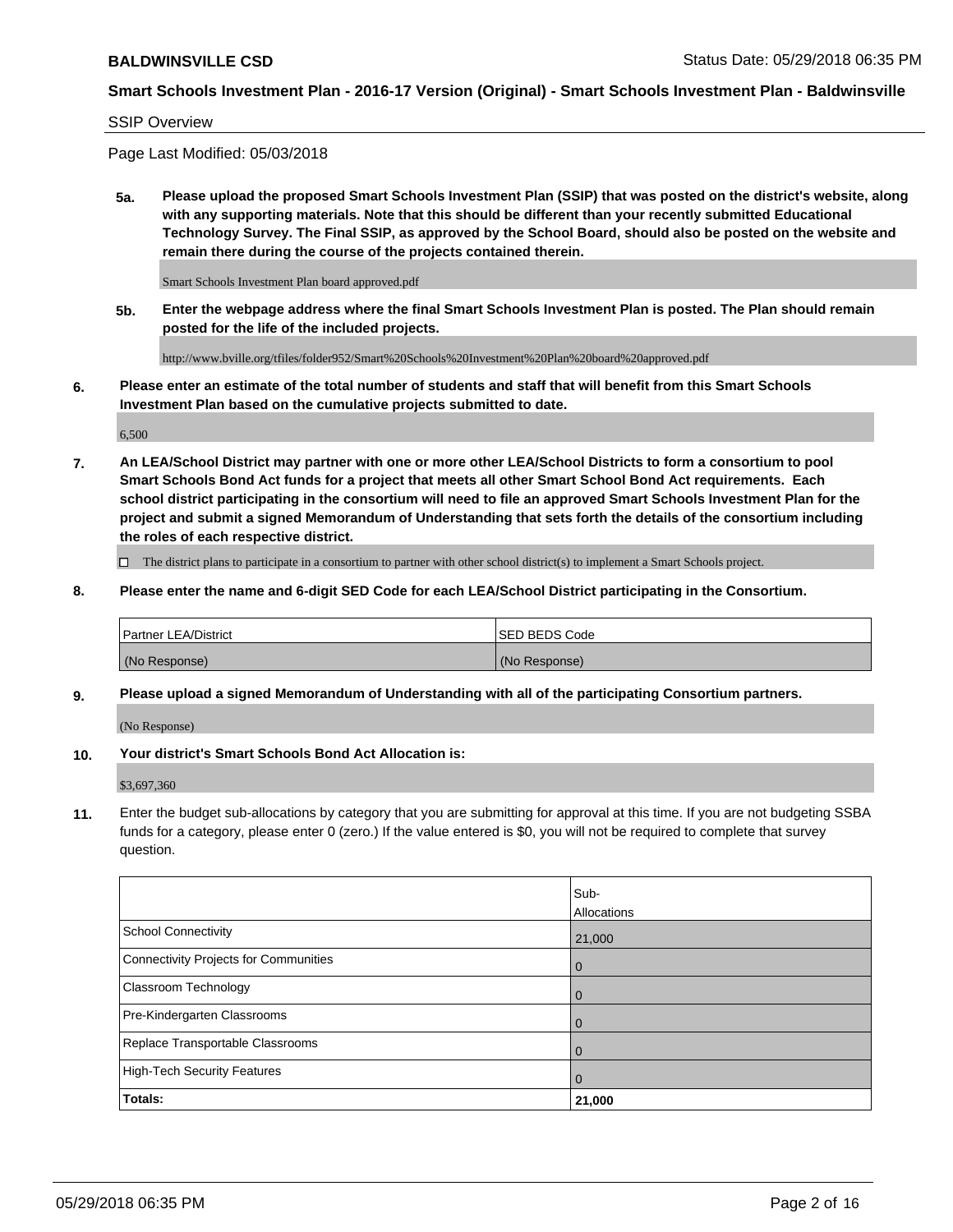#### School Connectivity

Page Last Modified: 05/16/2018

- **1. In order for students and faculty to receive the maximum benefit from the technology made available under the Smart Schools Bond Act, their school buildings must possess sufficient connectivity infrastructure to ensure that devices can be used during the school day. Smart Schools Investment Plans must demonstrate that:**
	- **• sufficient infrastructure that meets the Federal Communications Commission's 100 Mbps per 1,000 students standard currently exists in the buildings where new devices will be deployed, or**
	- **• is a planned use of a portion of Smart Schools Bond Act funds, or**
	- **• is under development through another funding source.**

**Smart Schools Bond Act funds used for technology infrastructure or classroom technology investments must increase the number of school buildings that meet or exceed the minimum speed standard of 100 Mbps per 1,000 students and staff within 12 months. This standard may be met on either a contracted 24/7 firm service or a "burstable" capability. If the standard is met under the burstable criteria, it must be:**

**1. Specifically codified in a service contract with a provider, and**

**2. Guaranteed to be available to all students and devices as needed, particularly during periods of high demand, such as computer-based testing (CBT) periods.**

**Please describe how your district already meets or is planning to meet this standard within 12 months of plan submission.**

(No Response)

- **1a. If a district believes that it will be impossible to meet this standard within 12 months, it may apply for a waiver of this requirement, as described on the Smart Schools website. The waiver must be filed and approved by SED prior to submitting this survey.**
	- By checking this box, you are certifying that the school district has an approved waiver of this requirement on file with the New York State Education Department.
- **2.** Connectivity Speed Calculator **(Required)**

|                         | l Number of<br><b>Students</b> | Multiply by<br>100 Kbps | Divide by 1000 Current Speed<br>to Convert to<br>Required<br>l Speed in Mb | lin Mb           | Expected<br>Speed to be<br>Attained Within Required<br>12 Months | <b>Expected Date</b><br><b>When</b><br>Speed Will be<br>l Met |
|-------------------------|--------------------------------|-------------------------|----------------------------------------------------------------------------|------------------|------------------------------------------------------------------|---------------------------------------------------------------|
| <b>Calculated Speed</b> | (No<br>Response)               | (No Response)           | (No<br>Response)                                                           | (No<br>Response) | (No<br>Response)                                                 | l (No<br>Response)                                            |

## **3. Describe how you intend to use Smart Schools Bond Act funds for high-speed broadband and/or wireless connectivity projects in school buildings.**

We underestimated the cost of the installation by \$21,000. No other change in this amendment other than increasing cost for installation.

**4. Describe the linkage between the district's District Instructional Technology Plan and the proposed projects. (There should be a link between your response to this question and your response to Question 1 in Part E. Curriculum and Instruction "What are the district's plans to use digital connectivity and technology to improve teaching and learning?)**

(No Response)

**5. If the district wishes to have students and staff access the Internet from wireless devices within the school building, or in close proximity to it, it must first ensure that it has a robust Wi-Fi network in place that has sufficient bandwidth to meet user demand.**

**Please describe how you have quantified this demand and how you plan to meet this demand.**

(No Response)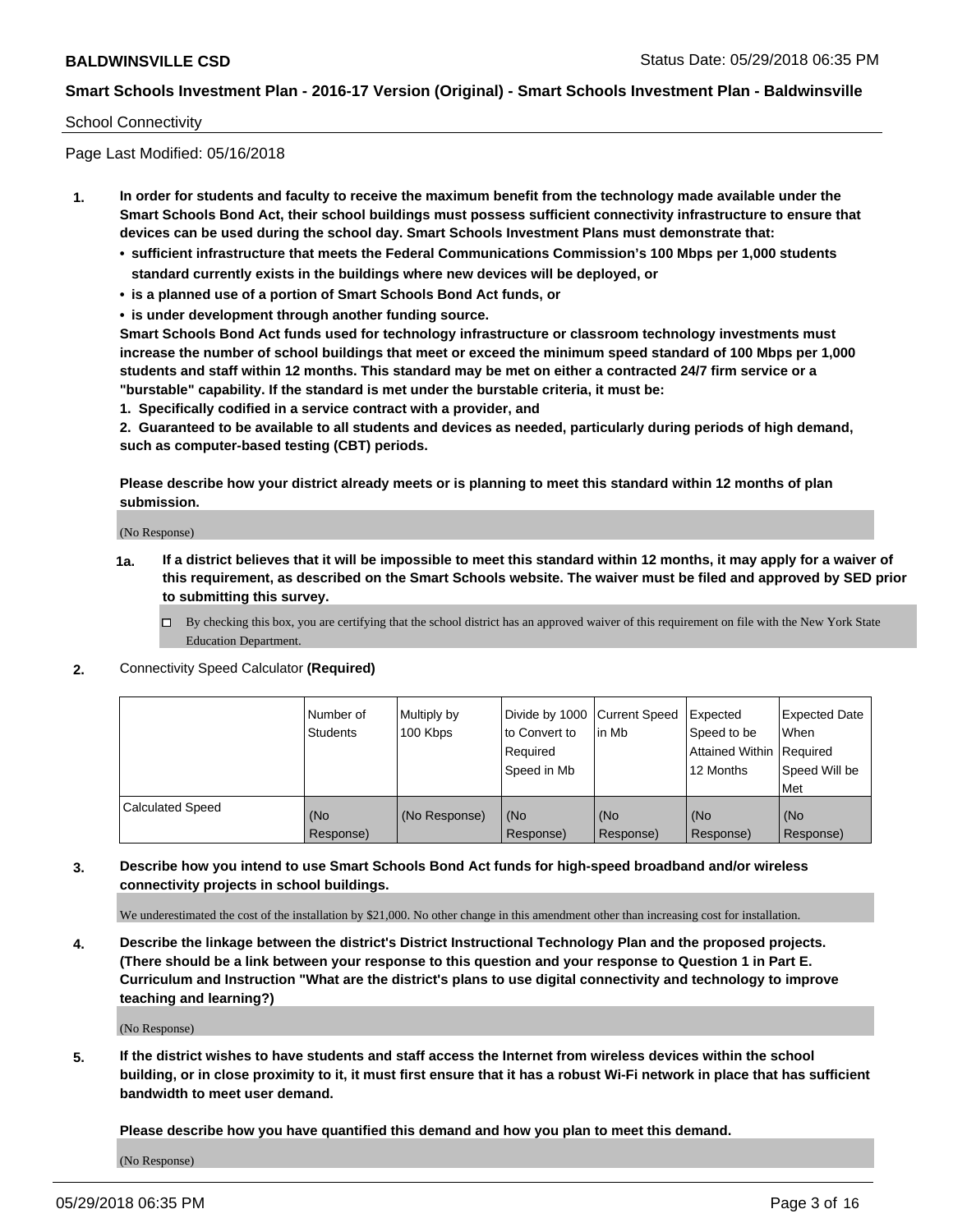#### School Connectivity

Page Last Modified: 05/16/2018

**6. As indicated on Page 5 of the guidance, the Office of Facilities Planning will have to conduct a preliminary review of all capital projects, including connectivity projects.**

**Please indicate on a separate row each project number given to you by the Office of Facilities Planning.**

| <b>Project Number</b> |  |
|-----------------------|--|
| 42-09-01-06-7-999-BA1 |  |

**7. Certain high-tech security and connectivity infrastructure projects may be eligible for an expedited review process as determined by the Office of Facilities Planning.**

**Was your project deemed eligible for streamlined review?**

Yes

**7a. Districts that choose the Streamlined Review Process will be required to certify that they have reviewed all installations with their licensed architect or engineer of record and provide that person's name and license number. The licensed professional must review the products and proposed method of installation prior to implementation and review the work during and after completion in order to affirm that the work was codecompliant, if requested.**

I certify that I have reviewed all installations with a licensed architect or engineer of record.

**8. Include the name and license number of the architect or engineer of record.**

| Name     | License Number |
|----------|----------------|
| Jim King | 15925          |

**9.** If you are submitting an allocation for **School Connectivity** complete this table. **Note that the calculated Total at the bottom of the table must equal the Total allocation for this category that you entered in the SSIP Overview overall budget.** 

|                                            | Sub-<br>Allocation |
|--------------------------------------------|--------------------|
| Network/Access Costs                       | 21,000             |
| <b>Outside Plant Costs</b>                 | l 0                |
| School Internal Connections and Components | l 0                |
| <b>Professional Services</b>               | $\overline{0}$     |
| Testing                                    | $\overline{0}$     |
| Other Upfront Costs                        | $\overline{0}$     |
| <b>Other Costs</b>                         | $\overline{0}$     |
| Totals:                                    | 21,000             |

**10. Please detail the type, quantity, per unit cost and total cost of the eligible items under each sub-category. This is especially important for any expenditures listed under the "Other" category. All expenditures must be eligible for tax-exempt financing to be reimbursed through the SSBA. Sufficient detail must be provided so that we can verify this is the case. If you have any questions, please contact us directly through smartschools@nysed.gov. NOTE: Wireless Access Points should be included in this category, not under Classroom Educational Technology, except those that will be loaned/purchased for nonpublic schools.**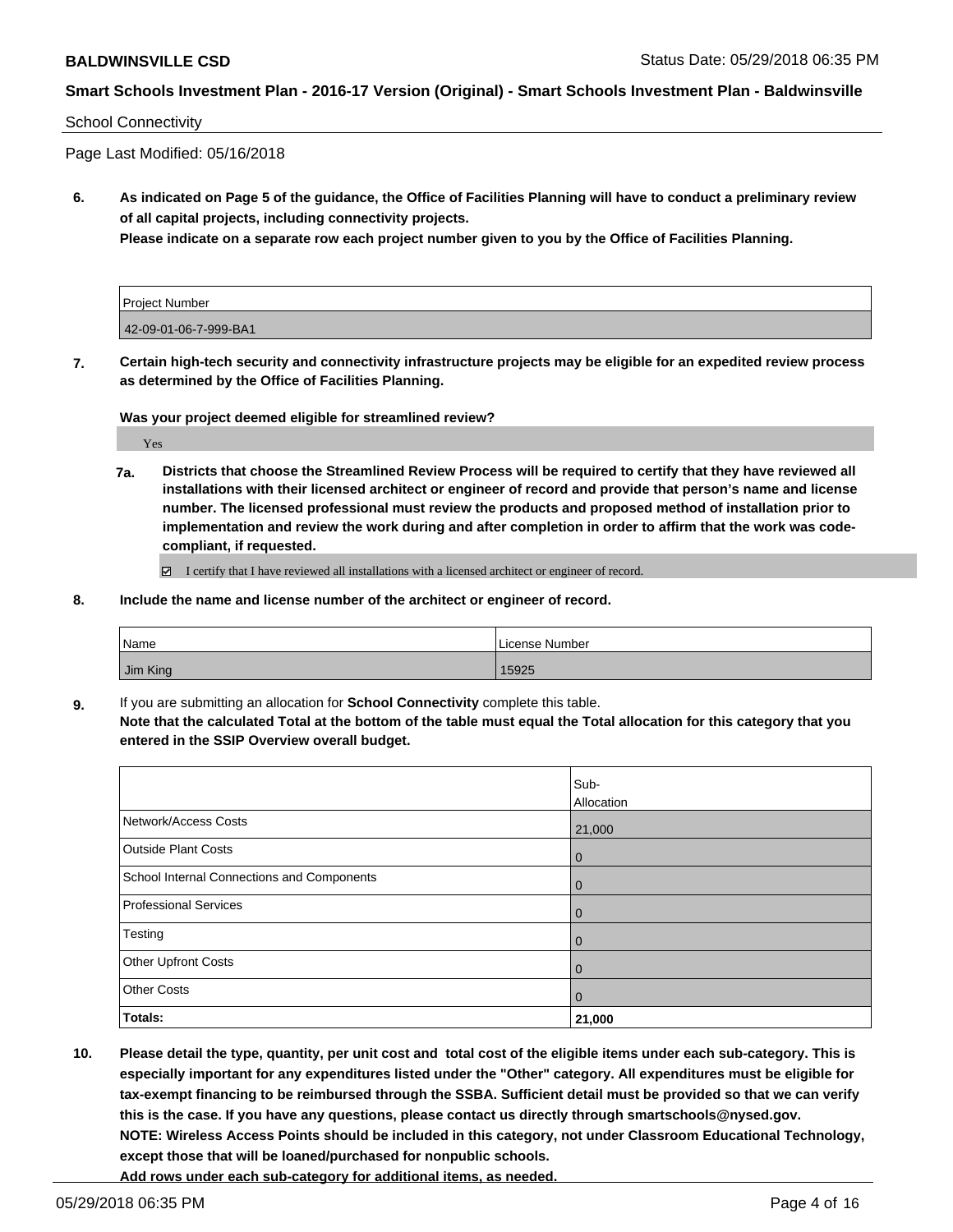# School Connectivity

Page Last Modified: 05/16/2018

| Select the allowable expenditure<br>type.      | Item to be purchased                                                                | Quantity | Cost per Item | <b>Total Cost</b> |
|------------------------------------------------|-------------------------------------------------------------------------------------|----------|---------------|-------------------|
| Repeat to add another item under<br>each type. |                                                                                     |          |               |                   |
| Network/Access Costs                           | Installation Fees- Cost of having new<br>equipment (network switches)<br>installed. | 21       | 1,000         | 21,000            |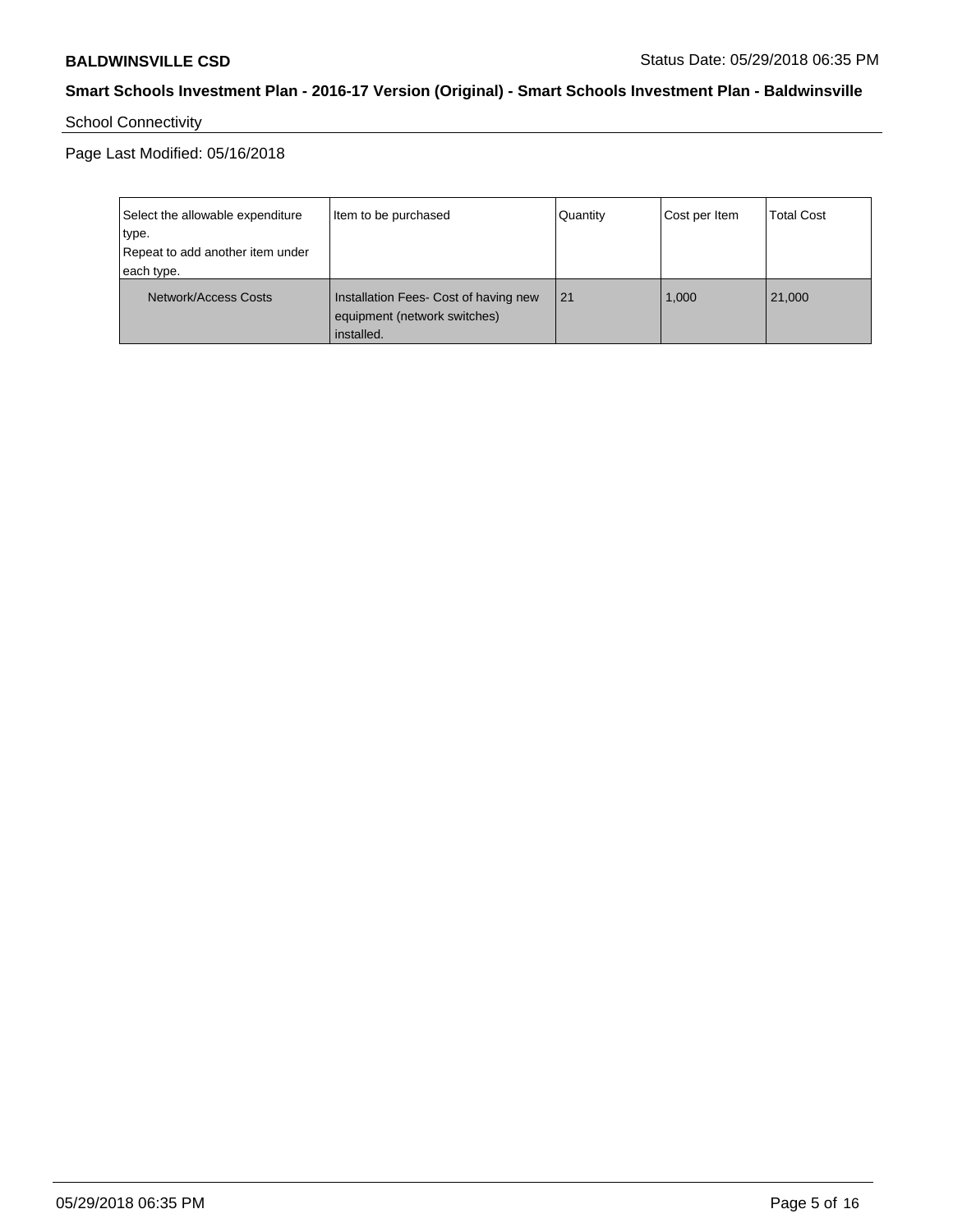Community Connectivity (Broadband and Wireless)

Page Last Modified: 05/04/2018

**1. Describe how you intend to use Smart Schools Bond Act funds for high-speed broadband and/or wireless connectivity projects in the community.**

(No Response)

**2. Please describe how the proposed project(s) will promote student achievement and increase student and/or staff access to the Internet in a manner that enhances student learning and/or instruction outside of the school day and/or school building.**

(No Response)

**3. Community connectivity projects must comply with all the necessary local building codes and regulations (building and related permits are not required prior to plan submission).**

 $\Box$  I certify that we will comply with all the necessary local building codes and regulations.

**4. Please describe the physical location of the proposed investment.**

(No Response)

**5. Please provide the initial list of partners participating in the Community Connectivity Broadband Project, along with their Federal Tax Identification (Employer Identification) number.**

| <b>Project Partners</b> | l Federal ID # |
|-------------------------|----------------|
| (No Response)           | (No Response)  |

**6.** If you are submitting an allocation for **Community Connectivity**, complete this table. **Note that the calculated Total at the bottom of the table must equal the Total allocation for this category that you entered in the SSIP Overview overall budget.**

|                                    | Sub-Allocation |
|------------------------------------|----------------|
| Network/Access Costs               | (No Response)  |
| Outside Plant Costs                | (No Response)  |
| <b>Tower Costs</b>                 | (No Response)  |
| <b>Customer Premises Equipment</b> | (No Response)  |
| Professional Services              | (No Response)  |
| Testing                            | (No Response)  |
| <b>Other Upfront Costs</b>         | (No Response)  |
| <b>Other Costs</b>                 | (No Response)  |
| Totals:                            | 0              |

**7. Please detail the type, quantity, per unit cost and total cost of the eligible items under each sub-category. This is especially important for any expenditures listed under the "Other" category. All expenditures must be capital-bond eligible to be reimbursed through the SSBA. If you have any questions, please contact us directly through smartschools@nysed.gov.**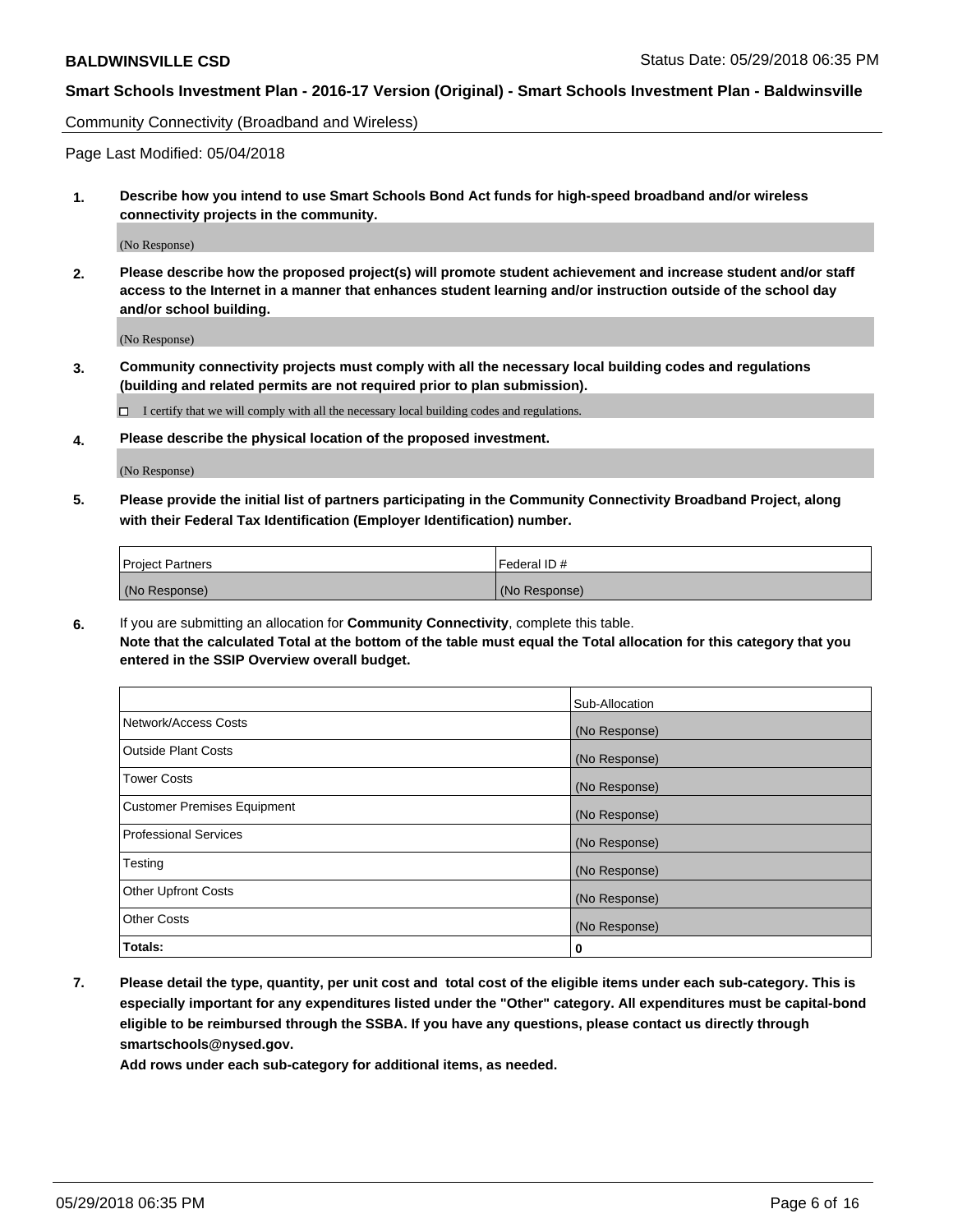Community Connectivity (Broadband and Wireless)

Page Last Modified: 05/04/2018

| Select the allowable expenditure<br>type.<br>Repeat to add another item under | Item to be purchased | Quantity      | Cost per Item | <b>Total Cost</b> |  |
|-------------------------------------------------------------------------------|----------------------|---------------|---------------|-------------------|--|
| each type.                                                                    |                      |               |               |                   |  |
| (No Response)                                                                 | (No Response)        | (No Response) | (No Response) | (No Response)     |  |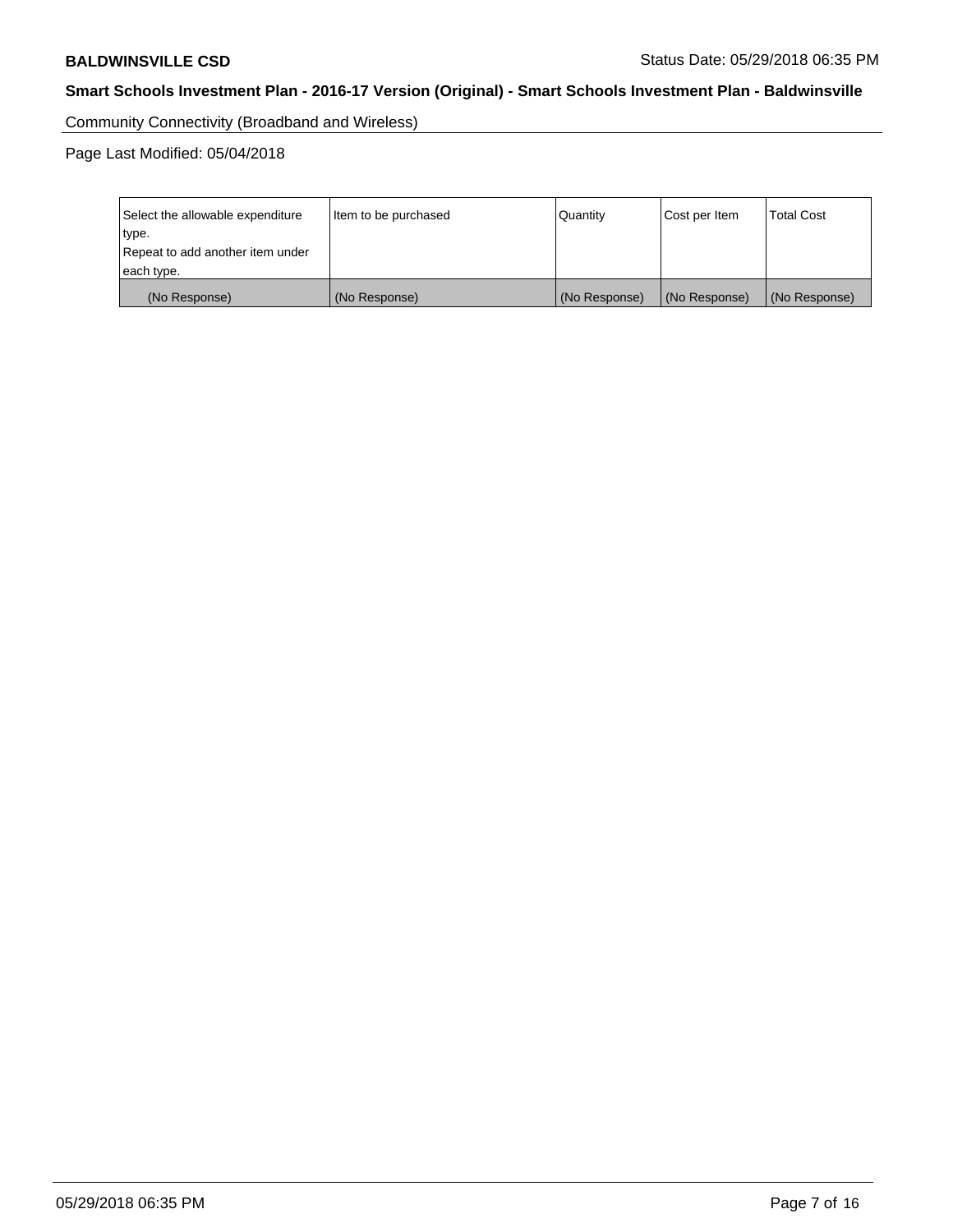#### Classroom Learning Technology

Page Last Modified: 02/05/2018

**1. In order for students and faculty to receive the maximum benefit from the technology made available under the Smart Schools Bond Act, their school buildings must possess sufficient connectivity infrastructure to ensure that devices can be used during the school day. Smart Schools Investment Plans must demonstrate that sufficient infrastructure that meets the Federal Communications Commission's 100 Mbps per 1,000 students standard currently exists in the buildings where new devices will be deployed, or is a planned use of a portion of Smart Schools Bond Act funds, or is under development through another funding source.**

**Smart Schools Bond Act funds used for technology infrastructure or classroom technology investments must increase the number of school buildings that meet or exceed the minimum speed standard of 100 Mbps per 1,000 students and staff within 12 months. This standard may be met on either a contracted 24/7 firm service or a "burstable" capability. If the standard is met under the burstable criteria, it must be:**

**1. Specifically codified in a service contract with a provider, and**

**2. Guaranteed to be available to all students and devices as needed, particularly during periods of high demand, such as computer-based testing (CBT) periods.**

**Please describe how your district already meets or is planning to meet this standard within 12 months of plan submission.**

(No Response)

- **1a. If a district believes that it will be impossible to meet this standard within 12 months, it may apply for a waiver of this requirement, as described on the Smart Schools website. The waiver must be filed and approved by SED prior to submitting this survey.**
	- By checking this box, you are certifying that the school district has an approved waiver of this requirement on file with the New York State Education Department.
- **2.** Connectivity Speed Calculator **(Required)**

|                         | Number of<br><b>Students</b> | Multiply by<br>100 Kbps | Divide by 1000 Current Speed<br>to Convert to<br>Required<br>Speed in Mb | l in Mb          | Expected<br>Speed to be<br>Attained Within Required<br>12 Months | Expected Date<br>When<br>Speed Will be<br>Met |
|-------------------------|------------------------------|-------------------------|--------------------------------------------------------------------------|------------------|------------------------------------------------------------------|-----------------------------------------------|
| <b>Calculated Speed</b> | (No<br>Response)             | (No Response)           | (No<br>Response)                                                         | (No<br>Response) | (No<br>Response)                                                 | (No<br>Response)                              |

**3. If the district wishes to have students and staff access the Internet from wireless devices within the school building, or in close proximity to it, it must first ensure that it has a robust Wi-Fi network in place that has sufficient bandwidth to meet user demand.**

**Please describe how you have quantified this demand and how you plan to meet this demand.**

(No Response)

**4. All New York State public school districts are required to complete and submit an Instructional Technology Plan survey to the New York State Education Department in compliance with Section 753 of the Education Law and per Part 100.12 of the Commissioner's Regulations.**

**Districts that include educational technology purchases as part of their Smart Schools Investment Plan must have a submitted and approved Instructional Technology Plan survey on file with the New York State Education Department.**

- By checking this box, you are certifying that the school district has an approved Instructional Technology Plan survey on file with the New York State Education Department.
- **5. Describe the devices you intend to purchase and their compatibility with existing or planned platforms or systems. Specifically address the adequacy of each facility's electrical, HVAC and other infrastructure necessary to install and support the operation of the planned technology.**

(No Response)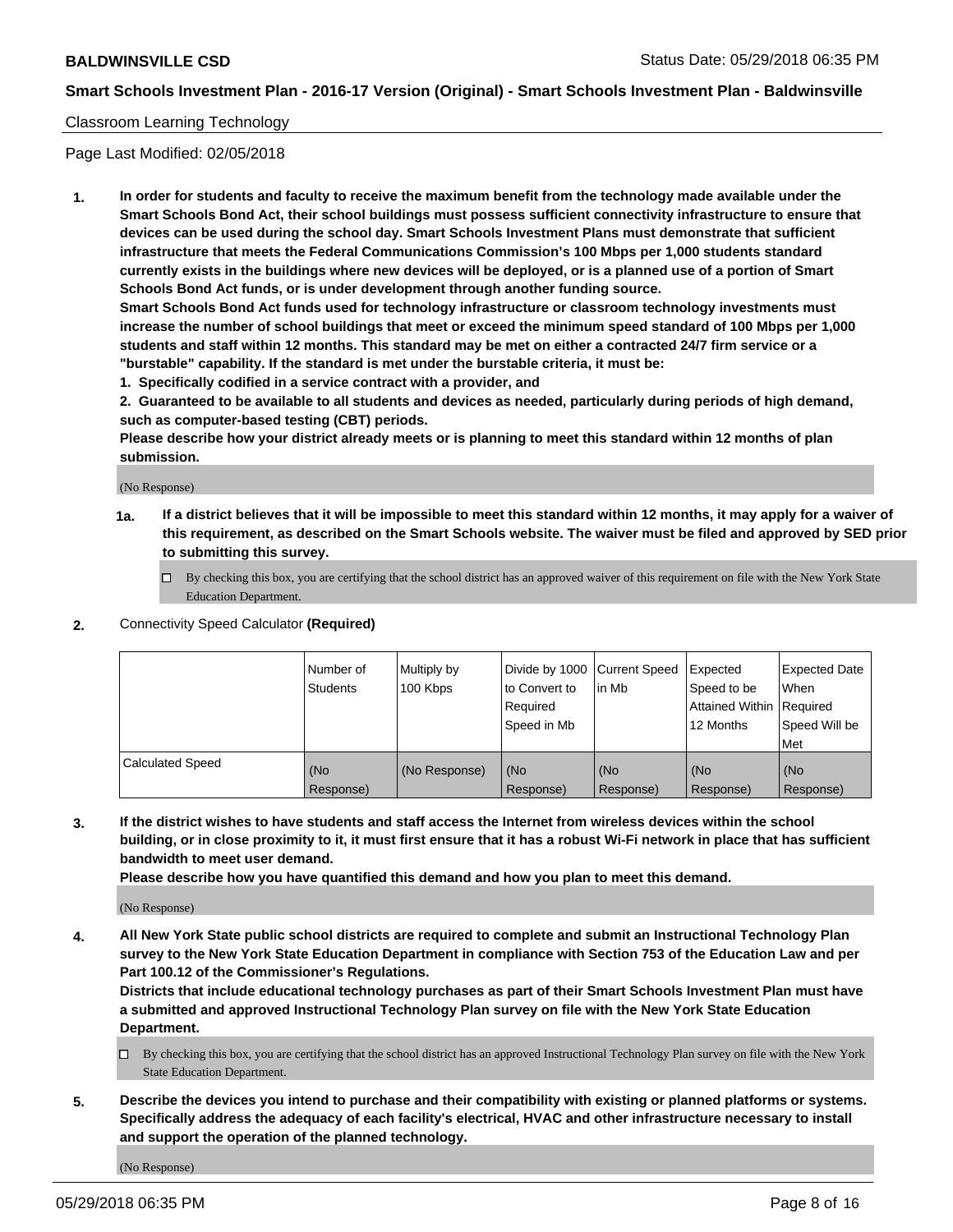#### Classroom Learning Technology

Page Last Modified: 02/05/2018

- **6. Describe how the proposed technology purchases will:**
	- **> enhance differentiated instruction;**
	- **> expand student learning inside and outside the classroom;**
	- **> benefit students with disabilities and English language learners; and**
	- **> contribute to the reduction of other learning gaps that have been identified within the district.**

**The expectation is that districts will place a priority on addressing the needs of students who struggle to succeed in a rigorous curriculum. Responses in this section should specifically address this concern and align with the district's Instructional Technology Plan (in particular Question 2 of E. Curriculum and Instruction: "Does the district's instructional technology plan address the needs of students with disabilities to ensure equitable access to instruction, materials and assessments?" and Question 3 of the same section: "Does the district's instructional technology plan address the provision of assistive technology specifically for students with disabilities to ensure access to and participation in the general curriculum?"**

(No Response)

**7. Where appropriate, describe how the proposed technology purchases will enhance ongoing communication with parents and other stakeholders and help the district facilitate technology-based regional partnerships, including distance learning and other efforts.**

(No Response)

**8. Describe the district's plan to provide professional development to ensure that administrators, teachers and staff can employ the technology purchased to enhance instruction successfully.**

**Note: This response should be aligned and expanded upon in accordance with your district's response to Question 1 of F. Professional Development of your Instructional Technology Plan: "Please provide a summary of professional development offered to teachers and staff, for the time period covered by this plan, to support technology to enhance teaching and learning. Please include topics, audience and method of delivery within your summary."**

(No Response)

- **9. Districts must contact the SUNY/CUNY teacher preparation program that supplies the largest number of the district's new teachers to request advice on innovative uses and best practices at the intersection of pedagogy and educational technology.**
	- $\Box$  By checking this box, you certify that you have contacted the SUNY/CUNY teacher preparation program that supplies the largest number of your new teachers to request advice on these issues.
	- **9a. Please enter the name of the SUNY or CUNY Institution that you contacted.**

(No Response)

**9b. Enter the primary Institution phone number.**

(No Response)

**9c. Enter the name of the contact person with whom you consulted and/or will be collaborating with on innovative uses of technology and best practices.**

(No Response)

**10. A district whose Smart Schools Investment Plan proposes the purchase of technology devices and other hardware must account for nonpublic schools in the district.**

**Are there nonpublic schools within your school district?**

Yes

 $\hfill \square$  No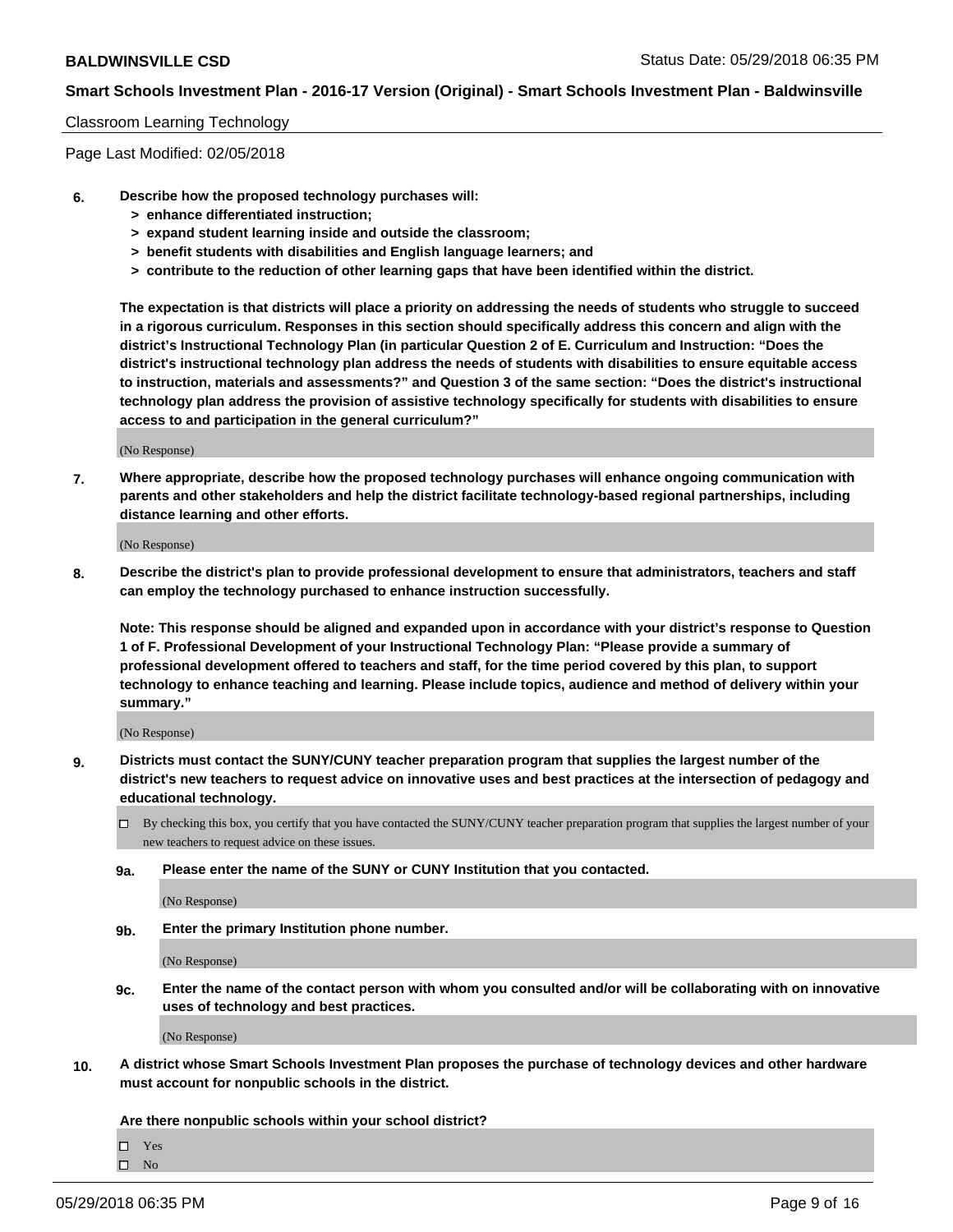## Classroom Learning Technology

Page Last Modified: 02/05/2018

#### **11.** Nonpublic Classroom Technology Loan Calculator

The Smart Schools Bond Act provides that any Classroom Learning Technology purchases made using Smart Schools funds shall be lent, upon request, to nonpublic schools in the district. However, no school district shall be required to loan technology in amounts greater than the total obtained and spent on technology pursuant to the Smart Schools Bond Act and the value of such loan may not exceed the total of \$250 multiplied by the nonpublic school enrollment in the base year at the time of enactment.

See: http://www.p12.nysed.gov/mgtserv/smart\_schools/docs/Smart\_Schools\_Bond\_Act\_Guidance\_04.27.15\_Final.pdf.

|                                       | 1. Classroom<br>Technology<br>Sub-allocation | l 2. Public<br>Enrollment<br>$(2014 - 15)$ | l 3. Nonpublic<br>Enrollment<br>(2014-15) | 4. Sum of<br>Public and<br>l Nonpublic<br>Enrollment | l 5. Total Per<br>Pupil Sub-<br>lallocation                                                   | l 6. Total<br>Nonpublic Loan<br>Amount |
|---------------------------------------|----------------------------------------------|--------------------------------------------|-------------------------------------------|------------------------------------------------------|-----------------------------------------------------------------------------------------------|----------------------------------------|
| Calculated Nonpublic Loan<br>l Amount |                                              |                                            |                                           |                                                      | (No Response)   (No Response)   (No Response)   (No Response)   (No Response)   (No Response) |                                        |

**12. To ensure the sustainability of technology purchases made with Smart Schools funds, districts must demonstrate a long-term plan to maintain and replace technology purchases supported by Smart Schools Bond Act funds. This sustainability plan shall demonstrate a district's capacity to support recurring costs of use that are ineligible for Smart Schools Bond Act funding such as device maintenance, technical support, Internet and wireless fees, maintenance of hotspots, staff professional development, building maintenance and the replacement of incidental items. Further, such a sustainability plan shall include a long-term plan for the replacement of purchased devices and equipment at the end of their useful life with other funding sources.**

 $\square$  By checking this box, you certify that the district has a sustainability plan as described above.

**13. Districts must ensure that devices purchased with Smart Schools Bond funds will be distributed, prepared for use, maintained and supported appropriately. Districts must maintain detailed device inventories in accordance with generally accepted accounting principles.**

By checking this box, you certify that the district has a distribution and inventory management plan and system in place.

**14.** If you are submitting an allocation for **Classroom Learning Technology** complete this table.

**Note that the calculated Total at the bottom of the table must equal the Total allocation for this category that you entered in the SSIP Overview overall budget.**

|                          | Sub-Allocation |
|--------------------------|----------------|
| Interactive Whiteboards  | (No Response)  |
| <b>Computer Servers</b>  | (No Response)  |
| <b>Desktop Computers</b> | (No Response)  |
| <b>Laptop Computers</b>  | (No Response)  |
| <b>Tablet Computers</b>  | (No Response)  |
| <b>Other Costs</b>       | (No Response)  |
| Totals:                  | 0              |

**15. Please detail the type, quantity, per unit cost and total cost of the eligible items under each sub-category. This is especially important for any expenditures listed under the "Other" category. All expenditures must be capital-bond eligible to be reimbursed through the SSBA. If you have any questions, please contact us directly through smartschools@nysed.gov.**

**Please specify in the "Item to be Purchased" field which specific expenditures and items are planned to meet the district's nonpublic loan requirement, if applicable.**

**NOTE: Wireless Access Points that will be loaned/purchased for nonpublic schools should ONLY be included in this category, not under School Connectivity, where public school districts would list them.**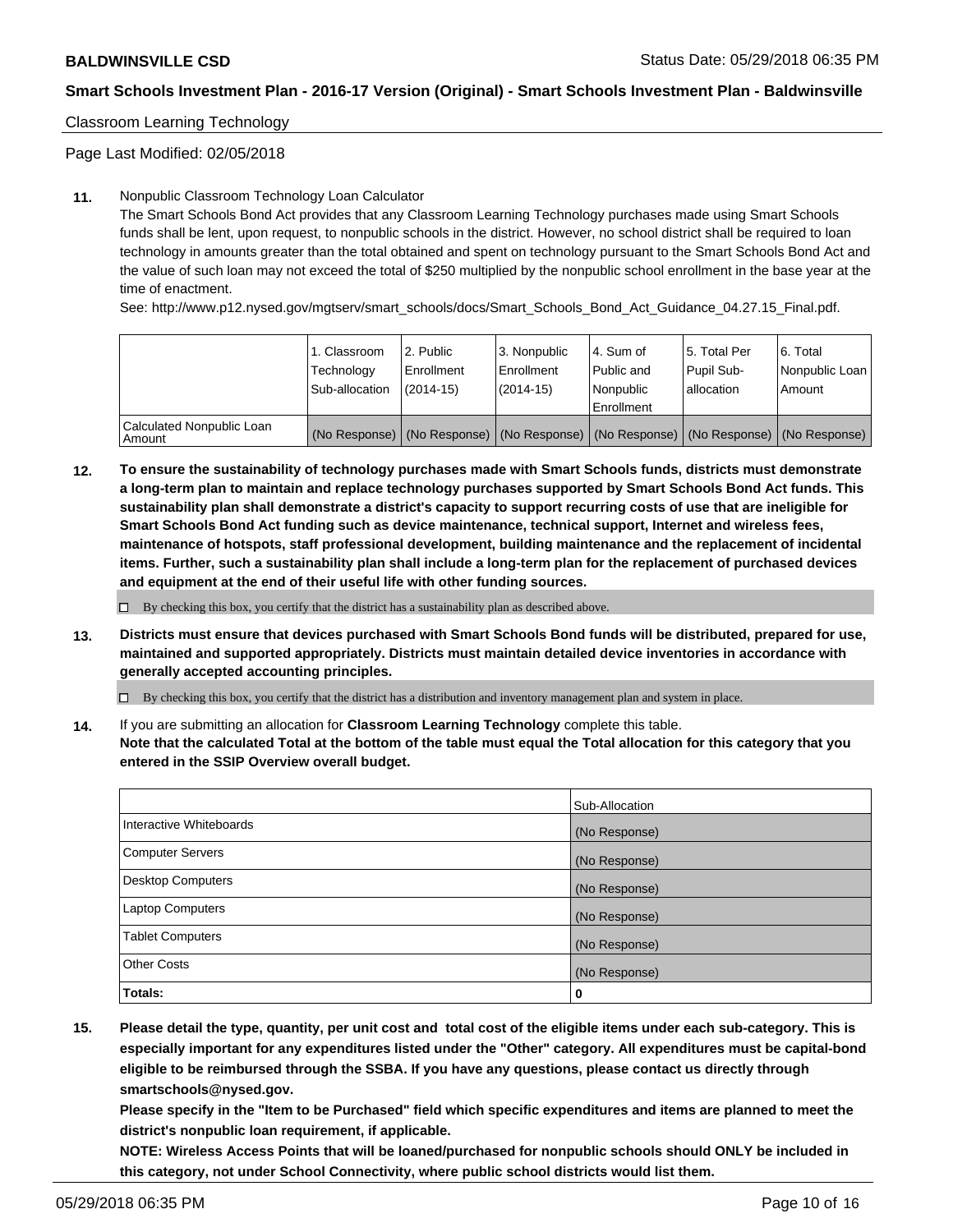Classroom Learning Technology

Page Last Modified: 02/05/2018

| (No Response)                    | (No Response)          | (No Response) | (No Response) | (No Response)     |
|----------------------------------|------------------------|---------------|---------------|-------------------|
| each type.                       |                        |               |               |                   |
| Repeat to add another item under |                        |               |               |                   |
| type.                            |                        |               |               |                   |
| Select the allowable expenditure | I Item to be Purchased | l Quantitv    | Cost per Item | <b>Total Cost</b> |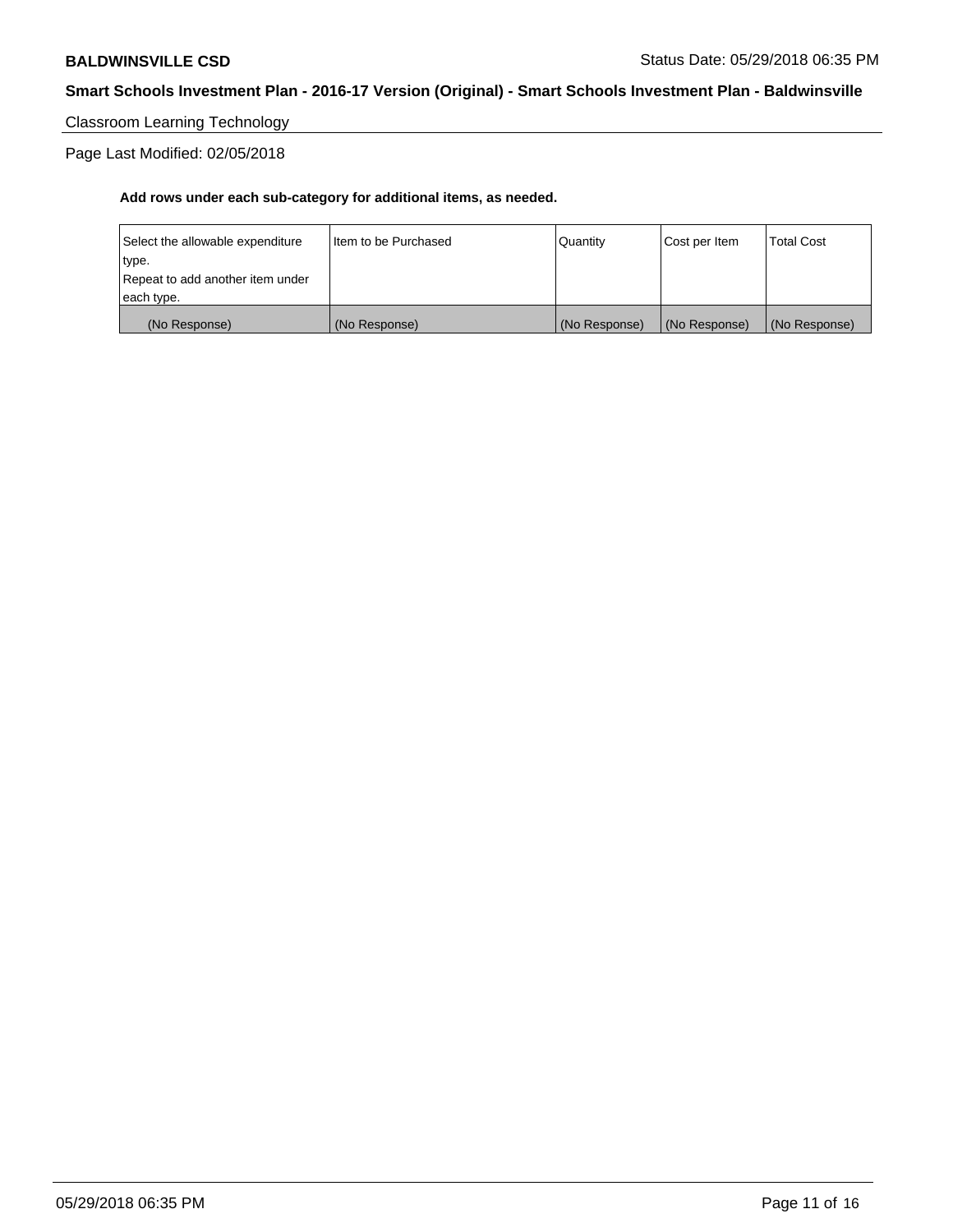#### Pre-Kindergarten Classrooms

Page Last Modified: 02/05/2018

**1. Provide information regarding how and where the district is currently serving pre-kindergarten students and justify the need for additional space with enrollment projections over 3 years.**

(No Response)

- **2. Describe the district's plan to construct, enhance or modernize education facilities to accommodate prekindergarten programs. Such plans must include:**
	- **Specific descriptions of what the district intends to do to each space;**
	- **An affirmation that pre-kindergarten classrooms will contain a minimum of 900 square feet per classroom;**
	- **The number of classrooms involved;**
	- **The approximate construction costs per classroom; and**
	- **Confirmation that the space is district-owned or has a long-term lease that exceeds the probable useful life of the improvements.**

(No Response)

**3. Smart Schools Bond Act funds may only be used for capital construction costs. Describe the type and amount of additional funds that will be required to support ineligible ongoing costs (e.g. instruction, supplies) associated with any additional pre-kindergarten classrooms that the district plans to add.**

(No Response)

**4. All plans and specifications for the erection, repair, enlargement or remodeling of school buildings in any public school district in the State must be reviewed and approved by the Commissioner. Districts that plan capital projects using their Smart Schools Bond Act funds will undergo a Preliminary Review Process by the Office of Facilities Planning.**

**Please indicate on a separate row each project number given to you by the Office of Facilities Planning.**

| <b>Project Number</b> |  |
|-----------------------|--|
| (No Response)         |  |

**5.** If you have made an allocation for **Pre-Kindergarten Classrooms,** complete this table.

**Note that the calculated Total at the bottom of the table must equal the Total allocation for this category that you entered in the SSIP Overview overall budget.**

|                                          | Sub-Allocation |
|------------------------------------------|----------------|
| Construct Pre-K Classrooms               | (No Response)  |
| Enhance/Modernize Educational Facilities | (No Response)  |
| <b>Other Costs</b>                       | (No Response)  |
| Totals:                                  | 0              |

**6. Please detail the type, quantity, per unit cost and total cost of the eligible items under each sub-category. This is especially important for any expenditures listed under the "Other" category. All expenditures must be capital-bond eligible to be reimbursed through the SSBA. If you have any questions, please contact us directly through smartschools@nysed.gov.**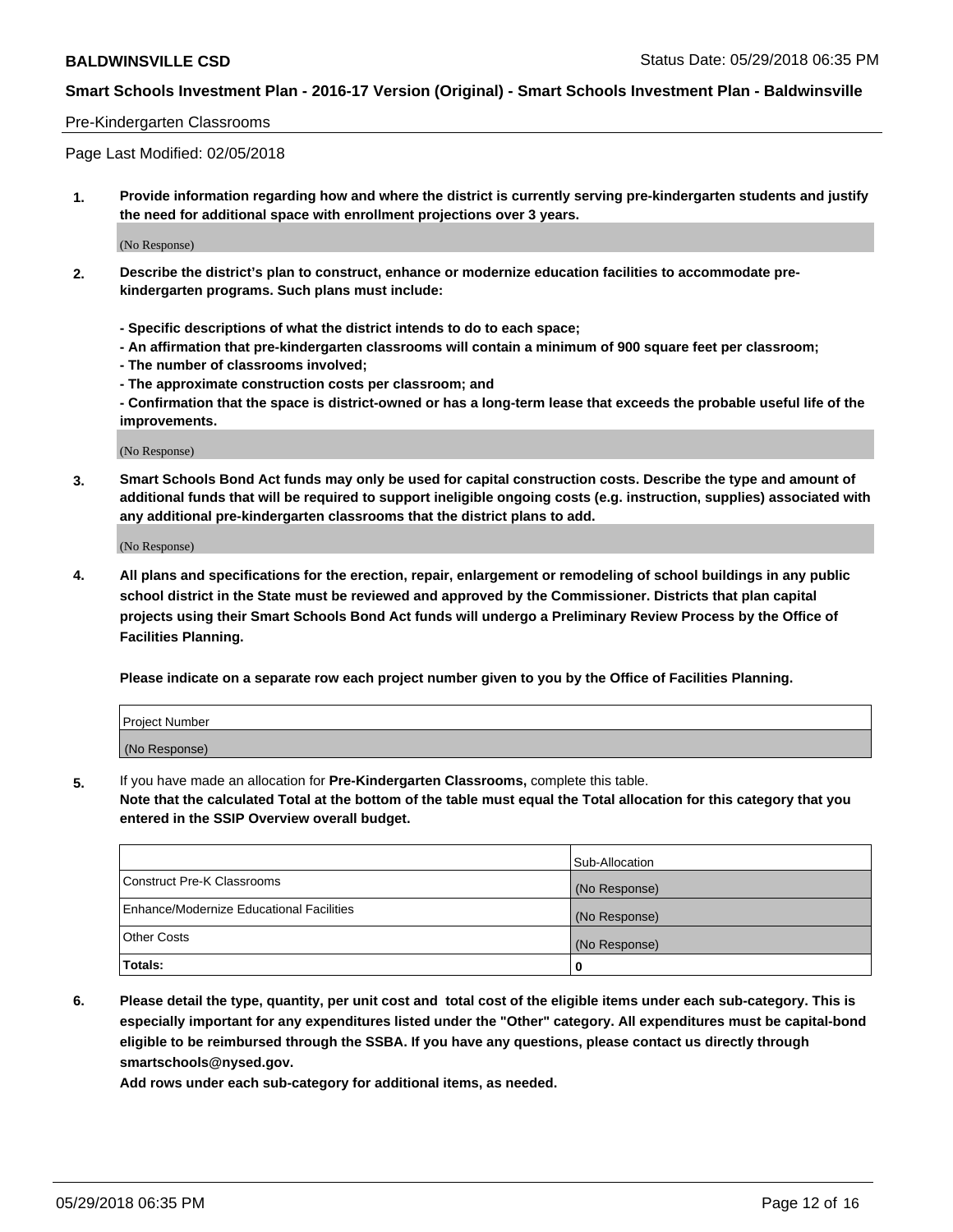# Pre-Kindergarten Classrooms

Page Last Modified: 02/05/2018

| Select the allowable expenditure | Item to be purchased | <b>Quantity</b> | Cost per Item | <b>Total Cost</b> |
|----------------------------------|----------------------|-----------------|---------------|-------------------|
| type.                            |                      |                 |               |                   |
| Repeat to add another item under |                      |                 |               |                   |
| each type.                       |                      |                 |               |                   |
| (No Response)                    | (No Response)        | (No Response)   | (No Response) | (No Response)     |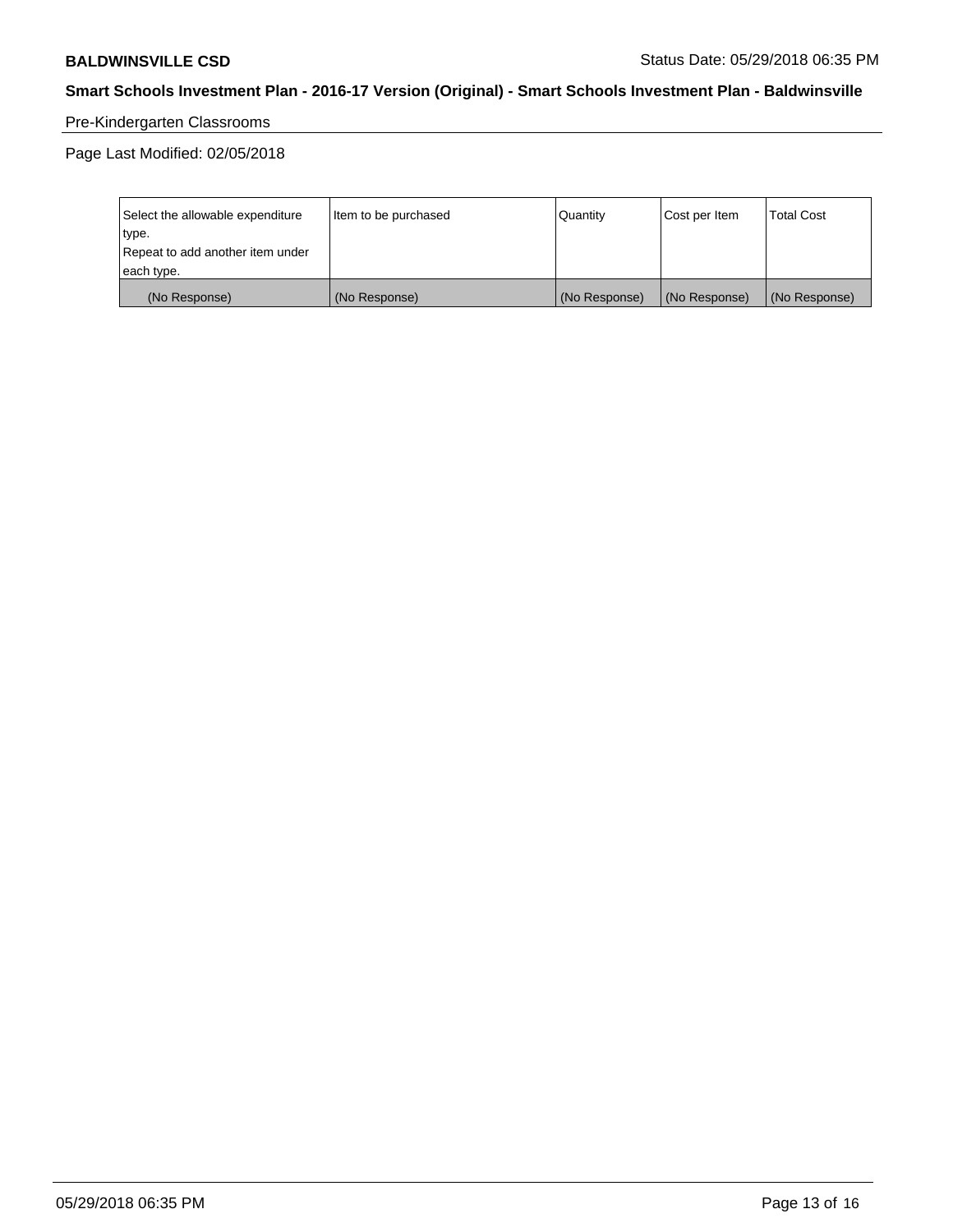#### Replace Transportable Classrooms

Page Last Modified: 02/05/2018

**1. Describe the district's plan to construct, enhance or modernize education facilities to provide high-quality instructional space by replacing transportable classrooms.**

(No Response)

**2. All plans and specifications for the erection, repair, enlargement or remodeling of school buildings in any public school district in the State must be reviewed and approved by the Commissioner. Districts that plan capital projects using their Smart Schools Bond Act funds will undergo a Preliminary Review Process by the Office of Facilities Planning.**

**Please indicate on a separate row each project number given to you by the Office of Facilities Planning.**

| Project Number |  |
|----------------|--|
| (No Response)  |  |

**3. For large projects that seek to blend Smart Schools Bond Act dollars with other funds, please note that Smart Schools Bond Act funds can be allocated on a pro rata basis depending on the number of new classrooms built that directly replace transportable classroom units.**

**If a district seeks to blend Smart Schools Bond Act dollars with other funds describe below what other funds are being used and what portion of the money will be Smart Schools Bond Act funds.**

(No Response)

**4.** If you have made an allocation for **Replace Transportable Classrooms**, complete this table. **Note that the calculated Total at the bottom of the table must equal the Total allocation for this category that you entered in the SSIP Overview overall budget.**

|                                                | Sub-Allocation |
|------------------------------------------------|----------------|
| Construct New Instructional Space              | (No Response)  |
| Enhance/Modernize Existing Instructional Space | (No Response)  |
| Other Costs                                    | (No Response)  |
| Totals:                                        | 0              |

**5. Please detail the type, quantity, per unit cost and total cost of the eligible items under each sub-category. This is especially important for any expenditures listed under the "Other" category. All expenditures must be capital-bond eligible to be reimbursed through the SSBA. If you have any questions, please contact us directly through smartschools@nysed.gov.**

| Select the allowable expenditure | Item to be purchased | Quantity      | Cost per Item | <b>Total Cost</b> |
|----------------------------------|----------------------|---------------|---------------|-------------------|
| type.                            |                      |               |               |                   |
| Repeat to add another item under |                      |               |               |                   |
| each type.                       |                      |               |               |                   |
| (No Response)                    | (No Response)        | (No Response) | (No Response) | (No Response)     |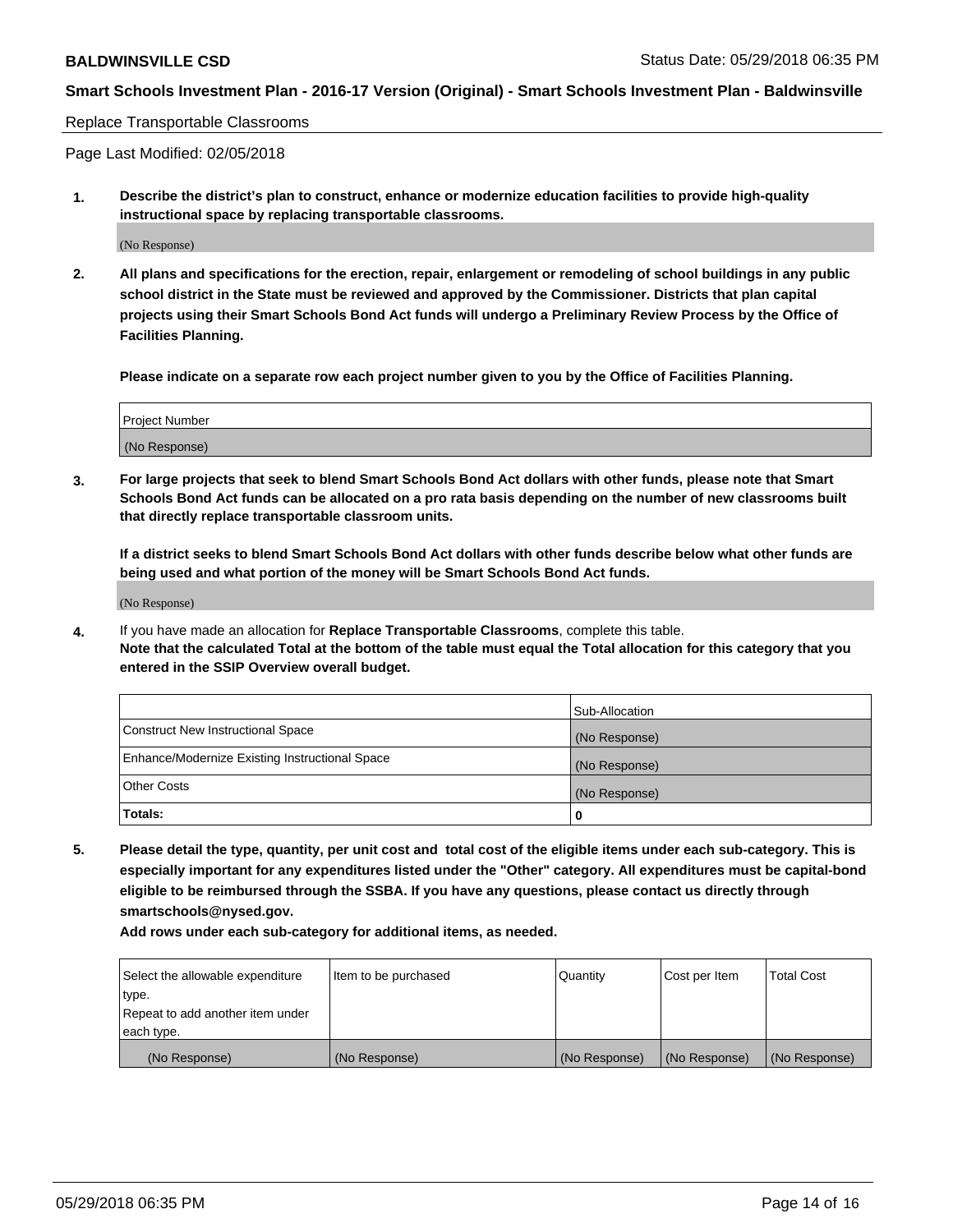#### High-Tech Security Features

Page Last Modified: 02/05/2018

**1. Describe how you intend to use Smart Schools Bond Act funds to install high-tech security features in school buildings and on school campuses.**

(No Response)

**2. All plans and specifications for the erection, repair, enlargement or remodeling of school buildings in any public school district in the State must be reviewed and approved by the Commissioner. Districts that plan capital projects using their Smart Schools Bond Act funds will undergo a Preliminary Review Process by the Office of Facilities Planning.** 

**Please indicate on a separate row each project number given to you by the Office of Facilities Planning.**

| <b>Project Number</b> |  |  |
|-----------------------|--|--|
|                       |  |  |
| (No Response)         |  |  |

- **3. Was your project deemed eligible for streamlined Review?**
	- Yes  $\square$  No
- **4. Include the name and license number of the architect or engineer of record.**

| Name          | License Number |
|---------------|----------------|
| (No Response) | (No Response)  |

**5.** If you have made an allocation for **High-Tech Security Features**, complete this table. **Note that the calculated Total at the bottom of the table must equal the Total allocation for this category that you entered in the SSIP Overview overall budget.**

|                                                      | Sub-Allocation |
|------------------------------------------------------|----------------|
| Capital-Intensive Security Project (Standard Review) | (No Response)  |
| <b>Electronic Security System</b>                    | (No Response)  |
| <b>Entry Control System</b>                          | (No Response)  |
| Approved Door Hardening Project                      | (No Response)  |
| <b>Other Costs</b>                                   | (No Response)  |
| Totals:                                              | 0              |

**6. Please detail the type, quantity, per unit cost and total cost of the eligible items under each sub-category. This is especially important for any expenditures listed under the "Other" category. All expenditures must be capital-bond eligible to be reimbursed through the SSBA. If you have any questions, please contact us directly through smartschools@nysed.gov.**

| Select the allowable expenditure | Item to be purchased | Quantity      | Cost per Item | <b>Total Cost</b> |
|----------------------------------|----------------------|---------------|---------------|-------------------|
| type.                            |                      |               |               |                   |
| Repeat to add another item under |                      |               |               |                   |
| each type.                       |                      |               |               |                   |
| (No Response)                    | (No Response)        | (No Response) | (No Response) | (No Response)     |